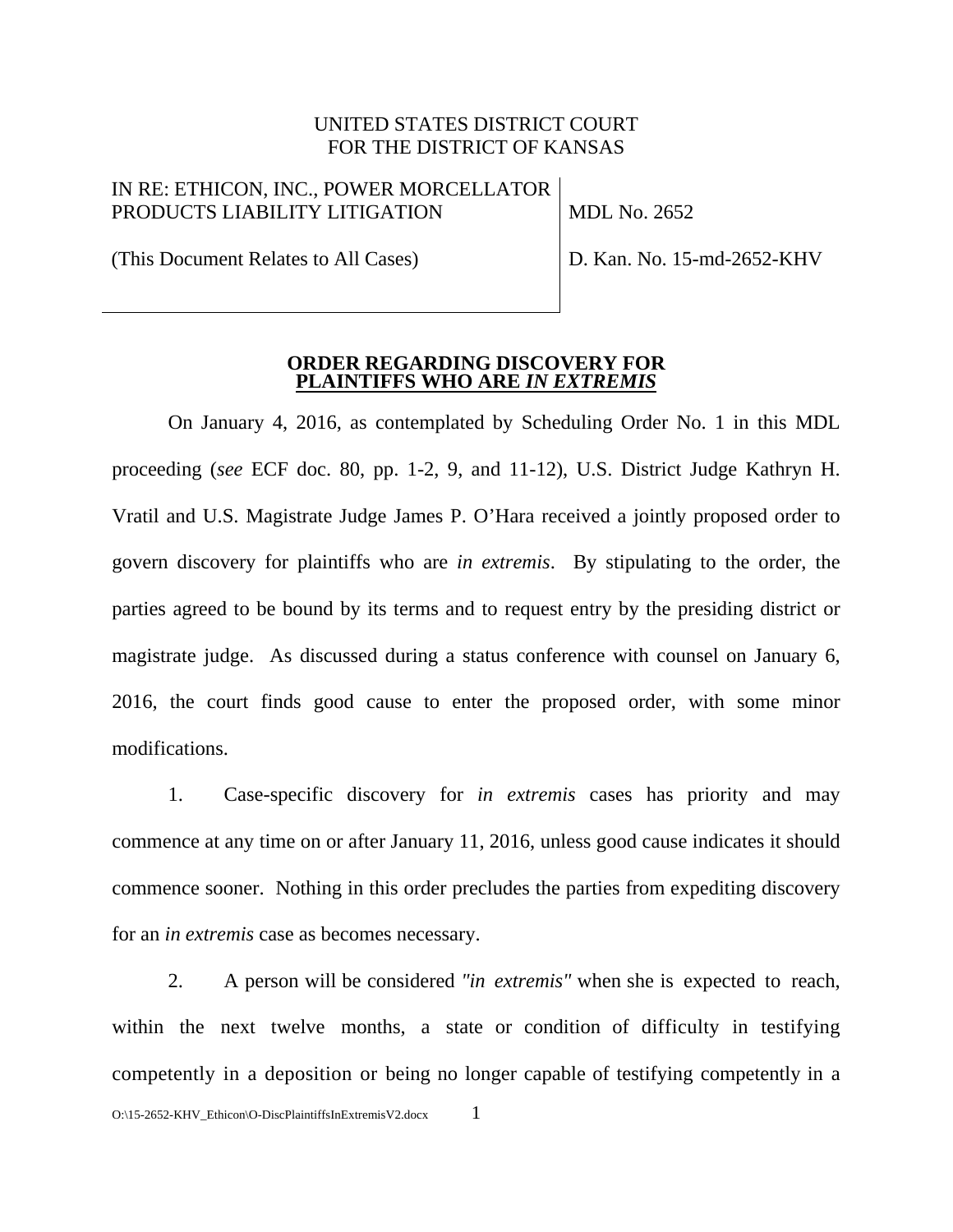deposition and is unlikely to recover sufficiently to provide competent testimony at a later date.

3. Counsel must give notice to opposing lead counsel as soon as possible upon learning of a plaintiff's or witness's *in extremis* condition. The notice must be made in writing as to the nature of the person's *in extremis* condition and her competency to testify. If the person in question is a plaintiff, the notice must be accompanied by a letter from the treating physician briefly describing the plaintiff's condition. The notice also must contain a suggested date, time, and location for the person's *in extremis* deposition.

4. Within 5 calendar days of receiving such notice, counsel receiving notice must inform noticing counsel whether or not there is agreement on the need to take the deposition. If there is no agreement, counsel must jointly bring the dispute to the attention of this court as soon as reasonably possible.

5. Upon receiving notice of a plaintiff's or a witness's *in extremis* condition and competency to testify, and once agreement is reached that a deposition will be taken, the parties must meet and confer in good faith to confirm the date, time, and location of the deposition. Counsel who elects to take the deposition is responsible for securing and providing a court reporter and, if desired, a videographer for the deposition.

6. For all *in extremis* plaintiffs, defendants are first entitled to a discovery deposition not to exceed seven hours. Thereafter, a preservation deposition not to exceed seven hours will be held. The depositions will be scheduled on sequential days, to the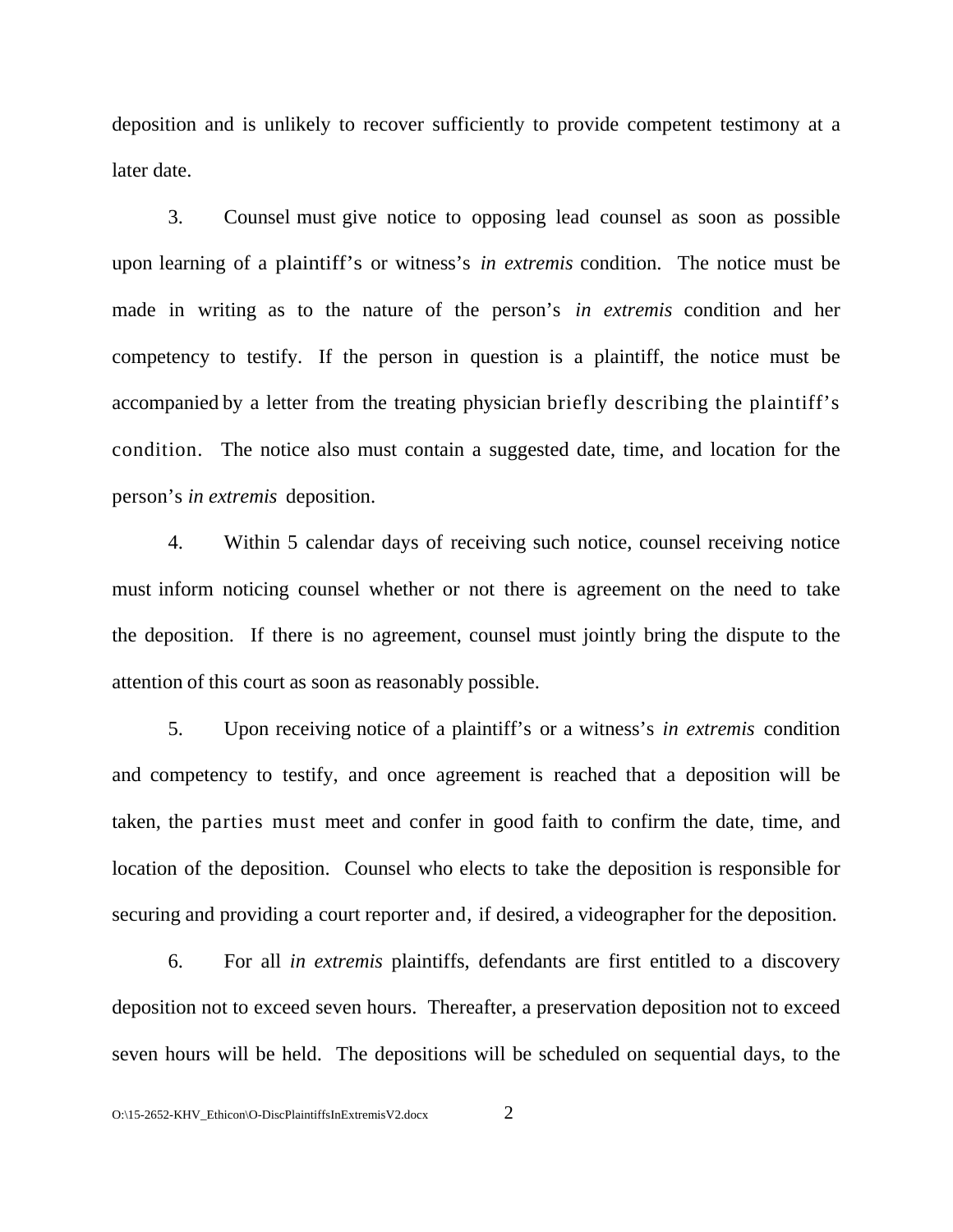extent feasible. Nothing in this order prevents the parties from seeking a second preservation deposition should previously undisclosed, relevant evidence be identified at the discovery deposition, to allow the parties to obtain such evidence prior to the preservation deposition.

7. If possible, the deposition must be conducted in a manner to replicate, to the extent feasible, the presentation of evidence at trial. Unless physically unable, the deponent must be seated at a table except when reviewing or presenting demonstrative materials for which a change in position is needed.

8. Within 10 calendar days of providing the notice, plaintiff's counsel must provide to defense counsel all medical and pharmacy records in their possession, as well as current signed medical authorizations, to the extent that those documents and records have not previously been produced in this litigation. In those cases where medical records and documents have been produced, plaintiff's counsel must provide any new medical or pharmacy records in his or her possession.

9. Within 30 days of an *in extremis* plaintiff's deposition, plaintiffs must provide two dates for deposing the morcellating surgeon, with such dates not more than 90 days later. Defendants must notify plaintiffs within 5 business days which date has been selected and that date will be a final date, unless a surgeon's schedule requires a change.

10. For all *in extremis* cases in MDL 2652 as of the date of this order, all other depositions and fact discovery must be completed by **October 27, 2016**. For *in extremis*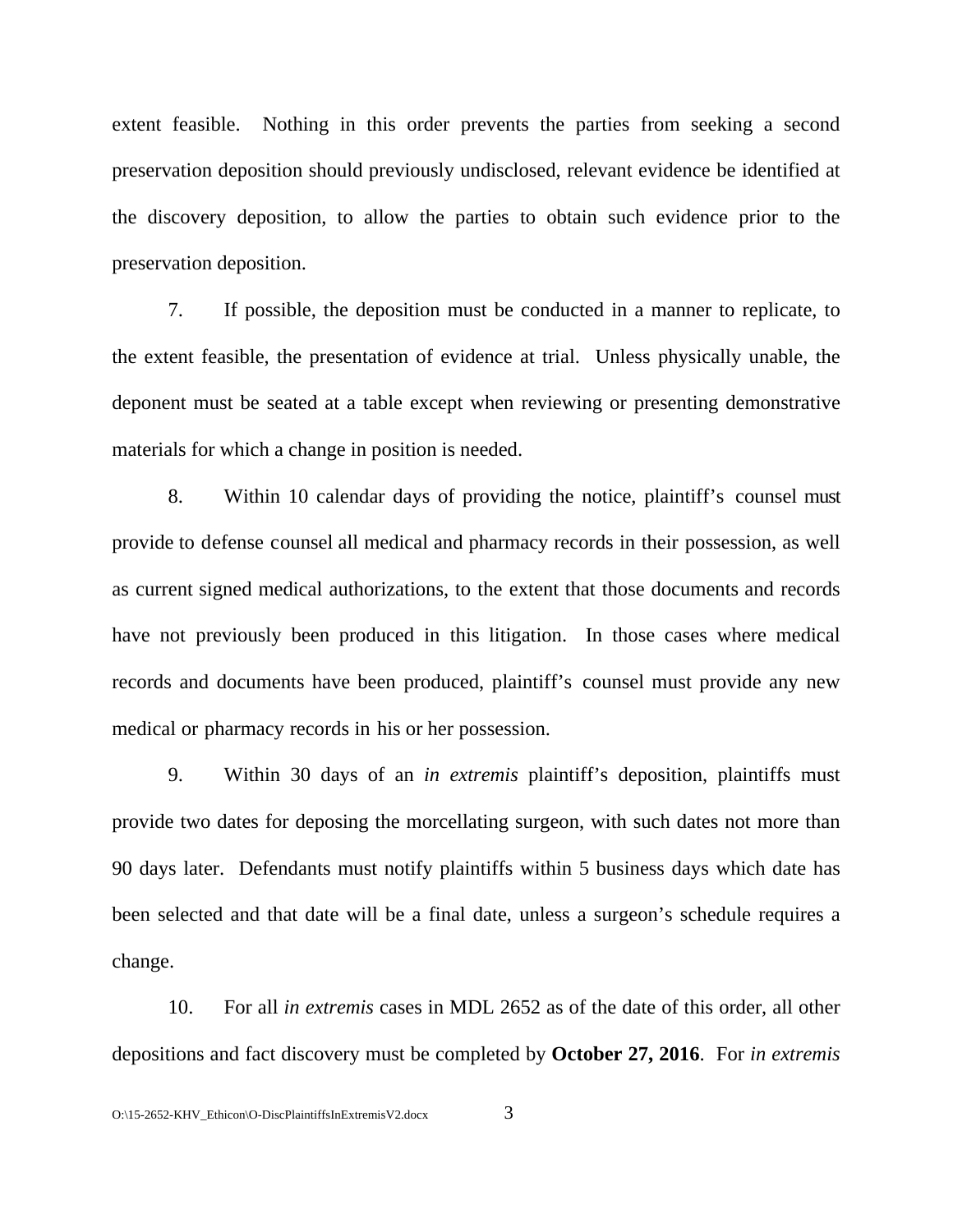cases transferred to MDL 2652 after the filing of this order and prior to July 31, 2016, all depositions and fact discovery must be completed by **May 31, 2017**. For *in extremis* cases transferred to MDL 2652 after July 31, 2016, the parties must meet and confer and then seek the court's guidance regarding deadlines for these later-filed cases.

11. As soon as practicable after providing notice, noticing counsel must provide to receiving counsel all medical information in his or her possession about the witness's condition (except if protected by privacy laws) and must cooperate with receiving counsel to obtain as much current, accurate information as possible about the witness's physical and mental condition.

12. Should defense counsel encounter difficulty in timely securing medical and pharmacy records before a plaintiff's deposition, plaintiff's counsel must, upon request, provide reasonable assistance to defense counsel in securing such records.

13. If p laintiff's counsel follows the procedures set forth in this order, plaintiff's counsel need not notice an emergency hearing in order to proceed with a plaintiff's *in extremis* deposition. Should the non-noticing party have a good-faith objection to the deposition, however, counsel m a y notify opposing counsel and the court in writing of their objection and request immediate assistance in either resolving the dispute or presenting the matter to Judge O'Hara as quickly as possible.

14. Any objections must be brought to the court's attention as soon as practicable, but in any event at least 2 business days before the plaintiff's deposition is